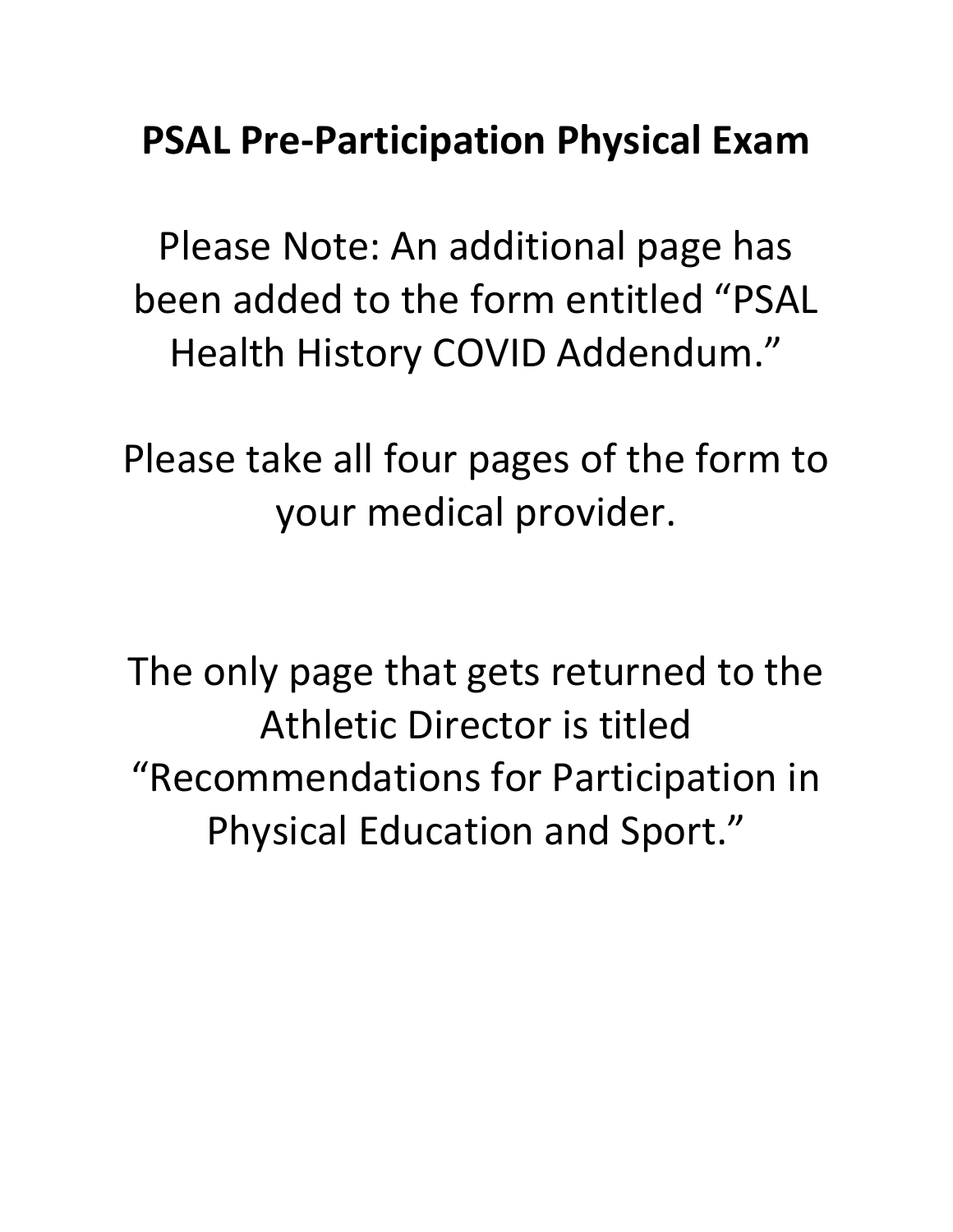

## **HISTORY FORM | Preparticipation Physical Evaluation**

| (Note: This form is to be filled out by the patient and parent prior to seeing the medical provider. The medical provider should keep this form in the student's medical file. This form does not get returned to the athletic<br>Date of Exam |                                                                                                                                                                                                                                               |                                                                        |       |                                                                                                                                                                              |                                   |     |                          |     |                                                                       | Date of Birth                                                                                                  |                                                                                 | OSIS#                                                                               |     |    |
|------------------------------------------------------------------------------------------------------------------------------------------------------------------------------------------------------------------------------------------------|-----------------------------------------------------------------------------------------------------------------------------------------------------------------------------------------------------------------------------------------------|------------------------------------------------------------------------|-------|------------------------------------------------------------------------------------------------------------------------------------------------------------------------------|-----------------------------------|-----|--------------------------|-----|-----------------------------------------------------------------------|----------------------------------------------------------------------------------------------------------------|---------------------------------------------------------------------------------|-------------------------------------------------------------------------------------|-----|----|
| Last Name<br><b>First Name</b>                                                                                                                                                                                                                 |                                                                                                                                                                                                                                               |                                                                        |       |                                                                                                                                                                              |                                   |     |                          |     | Sport(s)                                                              |                                                                                                                |                                                                                 |                                                                                     |     |    |
| Sex                                                                                                                                                                                                                                            | Age                                                                                                                                                                                                                                           |                                                                        | Grade | School                                                                                                                                                                       |                                   |     | <b>School Campus</b>     |     |                                                                       |                                                                                                                |                                                                                 |                                                                                     |     |    |
|                                                                                                                                                                                                                                                |                                                                                                                                                                                                                                               |                                                                        |       |                                                                                                                                                                              |                                   |     |                          |     |                                                                       |                                                                                                                |                                                                                 |                                                                                     |     |    |
|                                                                                                                                                                                                                                                |                                                                                                                                                                                                                                               |                                                                        |       | Please list all of the prescription and over-the-counter medicines and supplements (herbal and nutritional) that you are currently taking.                                   |                                   |     |                          |     | <b>Medicines and Allergies</b>                                        |                                                                                                                |                                                                                 |                                                                                     |     |    |
|                                                                                                                                                                                                                                                |                                                                                                                                                                                                                                               |                                                                        |       |                                                                                                                                                                              |                                   |     |                          |     |                                                                       |                                                                                                                |                                                                                 |                                                                                     |     |    |
|                                                                                                                                                                                                                                                |                                                                                                                                                                                                                                               |                                                                        |       |                                                                                                                                                                              |                                   |     |                          |     |                                                                       |                                                                                                                |                                                                                 |                                                                                     |     |    |
|                                                                                                                                                                                                                                                |                                                                                                                                                                                                                                               |                                                                        |       |                                                                                                                                                                              |                                   |     |                          |     |                                                                       |                                                                                                                |                                                                                 | Do you carry an inhaler?<br>$\Box$ Yes $\Box$ No                                    |     |    |
|                                                                                                                                                                                                                                                | Do you carry an Epi Pen?<br>Do you have any allergies? $\Box$ Yes $\Box$ No If yes, please identify specific allergy below:<br>$\Box$ Yes $\Box$ No<br>$\Box$ Medicines<br>$\Box$ Pollens $\Box$ Food<br>$\Box$ Stinging Insects $\Box$ Latex |                                                                        |       |                                                                                                                                                                              |                                   |     |                          |     |                                                                       |                                                                                                                |                                                                                 |                                                                                     |     |    |
|                                                                                                                                                                                                                                                |                                                                                                                                                                                                                                               |                                                                        |       | Explain "Yes" answers below. Circle questions you don't know the answers to                                                                                                  |                                   |     |                          |     |                                                                       |                                                                                                                |                                                                                 |                                                                                     |     |    |
|                                                                                                                                                                                                                                                | <b>GENERAL QUESTIONS</b>                                                                                                                                                                                                                      |                                                                        |       |                                                                                                                                                                              |                                   | Yes | $\overline{\mathsf{No}}$ |     | <b>MEDICAL QUESTIONS</b>                                              |                                                                                                                |                                                                                 |                                                                                     | Yes | No |
| 1.                                                                                                                                                                                                                                             |                                                                                                                                                                                                                                               |                                                                        |       | Has a doctor ever denied or restricted your participation in sports for                                                                                                      |                                   |     |                          |     |                                                                       |                                                                                                                | 25. Do you have any history of juvenile arthritis or connective tissue disease? |                                                                                     |     |    |
|                                                                                                                                                                                                                                                | any reason?                                                                                                                                                                                                                                   |                                                                        |       |                                                                                                                                                                              |                                   |     |                          |     | 26. Do any of your joints become painful, swollen, warm, or look red? |                                                                                                                |                                                                                 |                                                                                     |     |    |
| 2.                                                                                                                                                                                                                                             |                                                                                                                                                                                                                                               |                                                                        |       | Do you have any ongoing medical conditions? If so, please identify below:                                                                                                    |                                   |     |                          |     |                                                                       |                                                                                                                | 28. Have you ever used an inhaler or taken asthma medicine?                     | 27. Do you cough, wheeze, or have difficulty breathing during or after exercise?    |     |    |
|                                                                                                                                                                                                                                                | $\Box$ Asthma $\Box$ Anemia $\Box$ Diabetes $\Box$ Infections $\Box$ sickle cell disease or trait<br>Other:                                                                                                                                   |                                                                        |       |                                                                                                                                                                              |                                   |     |                          |     |                                                                       | 29. Is there anyone in your family who has asthma?                                                             |                                                                                 |                                                                                     |     |    |
| $\overline{3}$ .                                                                                                                                                                                                                               | Have you ever been admitted to the hospital?                                                                                                                                                                                                  |                                                                        |       |                                                                                                                                                                              |                                   |     |                          | 30. |                                                                       |                                                                                                                |                                                                                 | Were you born without or are you missing a kidney, an eye, a testicle (males),      |     |    |
| $\overline{4}$ .                                                                                                                                                                                                                               | Have you ever had surgery?                                                                                                                                                                                                                    |                                                                        |       |                                                                                                                                                                              |                                   |     |                          |     |                                                                       | your spleen, or any other organ?<br>31. Do you have groin pain or a painful bulge or hernia in the groin area? |                                                                                 |                                                                                     |     |    |
| 5.                                                                                                                                                                                                                                             | <b>HEART HEALTH QUESTIONS ABOUT YOU</b>                                                                                                                                                                                                       |                                                                        |       | Have you ever passed out or nearly passed out DURING or AFTER exercise?                                                                                                      |                                   | Yes | No                       |     |                                                                       |                                                                                                                | 32. Have you had infectious mononucleosis (mono) within the last month?         |                                                                                     |     |    |
| $\overline{6}$                                                                                                                                                                                                                                 |                                                                                                                                                                                                                                               |                                                                        |       | Have you ever had discomfort, pain, tightness, or pressure in your                                                                                                           |                                   |     |                          | 33. |                                                                       |                                                                                                                | Do you have any rashes, pressure sores, or other skin problems?                 |                                                                                     |     |    |
|                                                                                                                                                                                                                                                | chest during exercise?                                                                                                                                                                                                                        |                                                                        |       |                                                                                                                                                                              |                                   |     |                          |     |                                                                       | 34. Have you had a herpes or MRSA skin infection?                                                              |                                                                                 |                                                                                     |     |    |
| $\overline{7}$ .<br>8.                                                                                                                                                                                                                         |                                                                                                                                                                                                                                               |                                                                        |       | Does your heart ever race or skip beats while resting or during exercise?<br>Has a doctor ever told you that you have any heart problems? If so,                             |                                   |     |                          |     |                                                                       | 35. Have you ever had a head injury or concussion?                                                             |                                                                                 |                                                                                     |     |    |
|                                                                                                                                                                                                                                                |                                                                                                                                                                                                                                               |                                                                        |       | check all that apply: $\square$ High blood pressure $\square$ A heart murmur                                                                                                 |                                   |     |                          |     |                                                                       | 36. Have you ever had an unexplained seizure?                                                                  | 37. Have you ever had a hit or blow to the head that caused confusion,          |                                                                                     |     |    |
|                                                                                                                                                                                                                                                | $\Box$ High cholesterol $\Box$ A heart infection $\Box$ Kawasaki disease                                                                                                                                                                      |                                                                        |       |                                                                                                                                                                              |                                   |     |                          |     |                                                                       | long-lasting headache, or memory problems?                                                                     |                                                                                 |                                                                                     |     |    |
|                                                                                                                                                                                                                                                | Other:                                                                                                                                                                                                                                        |                                                                        |       |                                                                                                                                                                              |                                   |     |                          |     |                                                                       | 38. Do you have a history of seizure disorder?                                                                 |                                                                                 |                                                                                     |     |    |
| 19.                                                                                                                                                                                                                                            |                                                                                                                                                                                                                                               |                                                                        |       | Has a doctor ever ordered a test for your heart?                                                                                                                             |                                   |     |                          |     |                                                                       | 39. Do you have headaches with exercise?                                                                       |                                                                                 |                                                                                     |     |    |
|                                                                                                                                                                                                                                                | (For example, ECG/EKG, echocardiogram)                                                                                                                                                                                                        |                                                                        |       | 10. Do you get lightheaded or feel more short of breath than expected                                                                                                        |                                   |     |                          |     | legs after being hit or falling?                                      |                                                                                                                | 40. Have you ever had numbness, tingling, or weakness in your arms or           |                                                                                     |     |    |
|                                                                                                                                                                                                                                                | during exercise?                                                                                                                                                                                                                              |                                                                        |       |                                                                                                                                                                              |                                   |     |                          |     |                                                                       |                                                                                                                |                                                                                 | 41. Have you ever been unable to move your arms or legs after being hit or falling? |     |    |
|                                                                                                                                                                                                                                                |                                                                                                                                                                                                                                               |                                                                        |       | 11. Do you get more tired or short of breath more quickly than your friends                                                                                                  |                                   |     |                          |     |                                                                       |                                                                                                                | 42. Have you ever become ill while exercising in the heat?                      |                                                                                     |     |    |
|                                                                                                                                                                                                                                                | during exercise?<br>12. Have you ever had any heart surgery?                                                                                                                                                                                  |                                                                        |       |                                                                                                                                                                              |                                   |     |                          |     |                                                                       |                                                                                                                | 43. Do you get frequent muscle cramps when exercising?                          |                                                                                     |     |    |
|                                                                                                                                                                                                                                                | <b>HEART HEALTH QUESTIONS ABOUT YOUR FAMILY</b>                                                                                                                                                                                               |                                                                        |       |                                                                                                                                                                              |                                   | Yes | No                       |     |                                                                       | 45. Have you had any eye injuries?                                                                             | 44. Have you had any problems with your eyes or vision?                         |                                                                                     |     |    |
|                                                                                                                                                                                                                                                |                                                                                                                                                                                                                                               |                                                                        |       | 13. Does anyone in your family have an irregular heartbeat?                                                                                                                  |                                   |     |                          |     |                                                                       | 46. Do you wear glasses or contact lenses?                                                                     |                                                                                 |                                                                                     |     |    |
|                                                                                                                                                                                                                                                |                                                                                                                                                                                                                                               | 14. Has any family member of relative died of heart problems or had an |       |                                                                                                                                                                              |                                   |     |                          |     |                                                                       |                                                                                                                | 47. Do you wear protective eyewear, such as goggles or a face shield?           |                                                                                     |     |    |
|                                                                                                                                                                                                                                                | unexpected or unexplained sudden death before age 50 (including drowning,<br>unexplained car accident, or sudden infant death syndrome)?                                                                                                      |                                                                        |       |                                                                                                                                                                              |                                   |     |                          |     |                                                                       |                                                                                                                | 48. Have you ever had hearing loss or problems with your hearing?               |                                                                                     |     |    |
|                                                                                                                                                                                                                                                |                                                                                                                                                                                                                                               |                                                                        |       | 15. Does anyone in your family have a heart problem, pacemaker, or defibrillator?                                                                                            |                                   |     |                          |     |                                                                       | 49. Do you worry about your weight?                                                                            |                                                                                 |                                                                                     |     |    |
|                                                                                                                                                                                                                                                |                                                                                                                                                                                                                                               |                                                                        |       | 16. Has anyone in your family had unexplained fainting, unexplained seizures,                                                                                                |                                   |     |                          |     |                                                                       |                                                                                                                | 51. Are you on a special diet or do you avoid certain types of foods?           | 50. Are you trying to or has anyone recommended that you gain or lose weight?       |     |    |
|                                                                                                                                                                                                                                                | or near drowning?                                                                                                                                                                                                                             |                                                                        |       |                                                                                                                                                                              |                                   |     |                          |     |                                                                       | 52. Have you ever had an eating disorder?                                                                      |                                                                                 |                                                                                     |     |    |
|                                                                                                                                                                                                                                                |                                                                                                                                                                                                                                               |                                                                        |       | 17.  Do you or someone in your family have sickle cell trait or disease?                                                                                                     |                                   |     |                          |     |                                                                       |                                                                                                                | 53. Do you have any concerns that you would like to discuss with a doctor?      |                                                                                     |     |    |
|                                                                                                                                                                                                                                                | <b>BONE AND JOINT QUESTIONS</b>                                                                                                                                                                                                               |                                                                        |       |                                                                                                                                                                              |                                   | Yes | No                       |     |                                                                       | 54. Do you have any other medical problems?                                                                    |                                                                                 |                                                                                     |     |    |
|                                                                                                                                                                                                                                                | that caused you to miss a practice or a game?                                                                                                                                                                                                 |                                                                        |       | 18. Have you ever had an injury to a bone, muscle, ligament, or tendon                                                                                                       |                                   |     |                          |     | <b>FEMALES ONLY</b>                                                   | 55. Have you ever had a menstrual period?                                                                      |                                                                                 |                                                                                     | Yes | No |
|                                                                                                                                                                                                                                                |                                                                                                                                                                                                                                               |                                                                        |       | 19. Have you ever had any broken or fractured bones or dislocated joints?                                                                                                    |                                   |     |                          | 56. |                                                                       |                                                                                                                |                                                                                 | Have you had any problems with your periods (severe cramps, heavy bleeding?         |     |    |
|                                                                                                                                                                                                                                                |                                                                                                                                                                                                                                               |                                                                        |       | 20. Have you ever had an injury that required x-rays, MRI, CT scan, injections,                                                                                              |                                   |     |                          |     | 57. When was your last period?                                        |                                                                                                                |                                                                                 |                                                                                     |     |    |
|                                                                                                                                                                                                                                                | therapy, a brace, a cast, or crutches?<br>21. Have you ever had a stress fracture?                                                                                                                                                            |                                                                        |       |                                                                                                                                                                              |                                   |     |                          |     |                                                                       | 58. What is the frequency of your periods?                                                                     |                                                                                 |                                                                                     |     |    |
| 22.                                                                                                                                                                                                                                            |                                                                                                                                                                                                                                               |                                                                        |       | Have you ever been told that you have or have you had an x-ray for neck                                                                                                      |                                   |     |                          |     | Explain "yes" answers here                                            |                                                                                                                |                                                                                 |                                                                                     |     |    |
|                                                                                                                                                                                                                                                | instability? (Down syndrome or dwarfism)                                                                                                                                                                                                      |                                                                        |       |                                                                                                                                                                              |                                   |     |                          |     |                                                                       |                                                                                                                |                                                                                 |                                                                                     |     |    |
| 23.                                                                                                                                                                                                                                            |                                                                                                                                                                                                                                               |                                                                        |       | Do you regularly use a brace, orthotics, or other device?                                                                                                                    |                                   |     |                          |     |                                                                       |                                                                                                                |                                                                                 |                                                                                     |     |    |
|                                                                                                                                                                                                                                                |                                                                                                                                                                                                                                               |                                                                        |       | 24. Do you have a bone, muscle, or joint injury that bothers you?                                                                                                            |                                   |     |                          |     |                                                                       |                                                                                                                |                                                                                 |                                                                                     |     |    |
|                                                                                                                                                                                                                                                |                                                                                                                                                                                                                                               |                                                                        |       |                                                                                                                                                                              |                                   |     |                          |     |                                                                       |                                                                                                                |                                                                                 |                                                                                     |     |    |
|                                                                                                                                                                                                                                                |                                                                                                                                                                                                                                               |                                                                        |       | I have reviewed the History Form and I hereby state that, to the best of my knowledge, the answers to the above<br>questions are complete and correct. I give permission for | (Child's Name) to have a physical |     |                          |     | Parent/Guardian Name                                                  |                                                                                                                |                                                                                 |                                                                                     |     |    |
|                                                                                                                                                                                                                                                |                                                                                                                                                                                                                                               |                                                                        |       | examination, which will include an inguinal and testicular examination for boys and an inguinal examination for                                                              |                                   |     |                          |     |                                                                       | Parent/Guardian Signature                                                                                      |                                                                                 | Date                                                                                |     |    |

Phone #

girls. If this exam is performed in the school setting, I understand that if either I or my child refuses to have these areas examined, the OSH Medical provider will not be able to complete this form and clear my child for participation.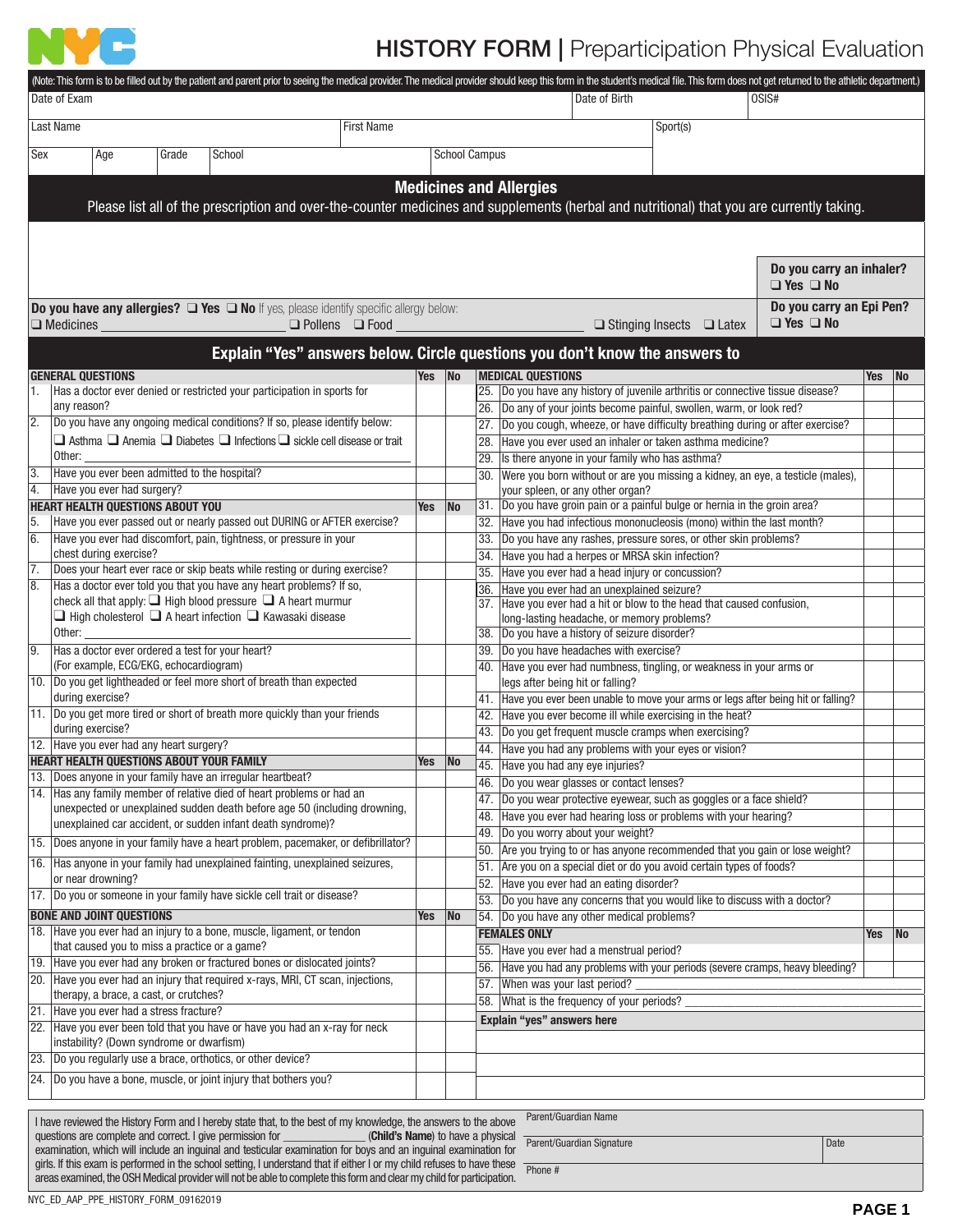#### **PSAL Health History COVID Addendum**

### (to be completed and signed by parent/guardian within 30 days before sports participation)

| <b>COVID-19 Information (Check Yes or No for each question)</b>                                                                                                                                                        | <b>YES</b> | <b>NO</b> |
|------------------------------------------------------------------------------------------------------------------------------------------------------------------------------------------------------------------------|------------|-----------|
| 1. Has your child ever tested positive for COVID-19?                                                                                                                                                                   |            |           |
| 2. Did your child ever have symptoms of COVID-19 infection? (Symptoms could<br>include fever, chills, fatigue, body aches, new loss of smell or taste,<br>unexplained cough, shortness of breath or trouble breathing) |            |           |
| 3. Did your child ever see a healthcare provider (HCP) for COVID-19 symptoms?                                                                                                                                          |            |           |
| 4. Did your child have any of the symptoms below? (If yes, please add more<br>information.)                                                                                                                            |            |           |
| -New fast or slow heart rate                                                                                                                                                                                           |            |           |
| -Chest pain or tightness                                                                                                                                                                                               |            |           |
| -New or unexplained fainting or fatigue                                                                                                                                                                                |            |           |
| -A new heart condition or blood pressure changes diagnosed by a health care<br>provider                                                                                                                                |            |           |
| If yes, is your child under a health care provider's care for this?                                                                                                                                                    |            |           |
| 5 Was your child hospitalized? If yes, provide date(s):                                                                                                                                                                |            |           |
| If yes, was your child diagnosed with Multisystem Inflammatory syndrome<br>(MISC)?                                                                                                                                     |            |           |
| If yes, is your child under a health care provider's care for this?                                                                                                                                                    |            |           |

#### **Please explain fully any question you answered yes to in the space below, include dates if known.**

Use additional pages if necessary.

Parent/Guardian Signature: \_\_\_\_\_\_\_\_\_\_\_\_\_\_\_\_\_\_\_\_\_\_\_\_\_\_\_\_\_\_\_\_\_\_\_\_\_\_ Date: \_\_\_\_\_\_\_\_\_\_\_\_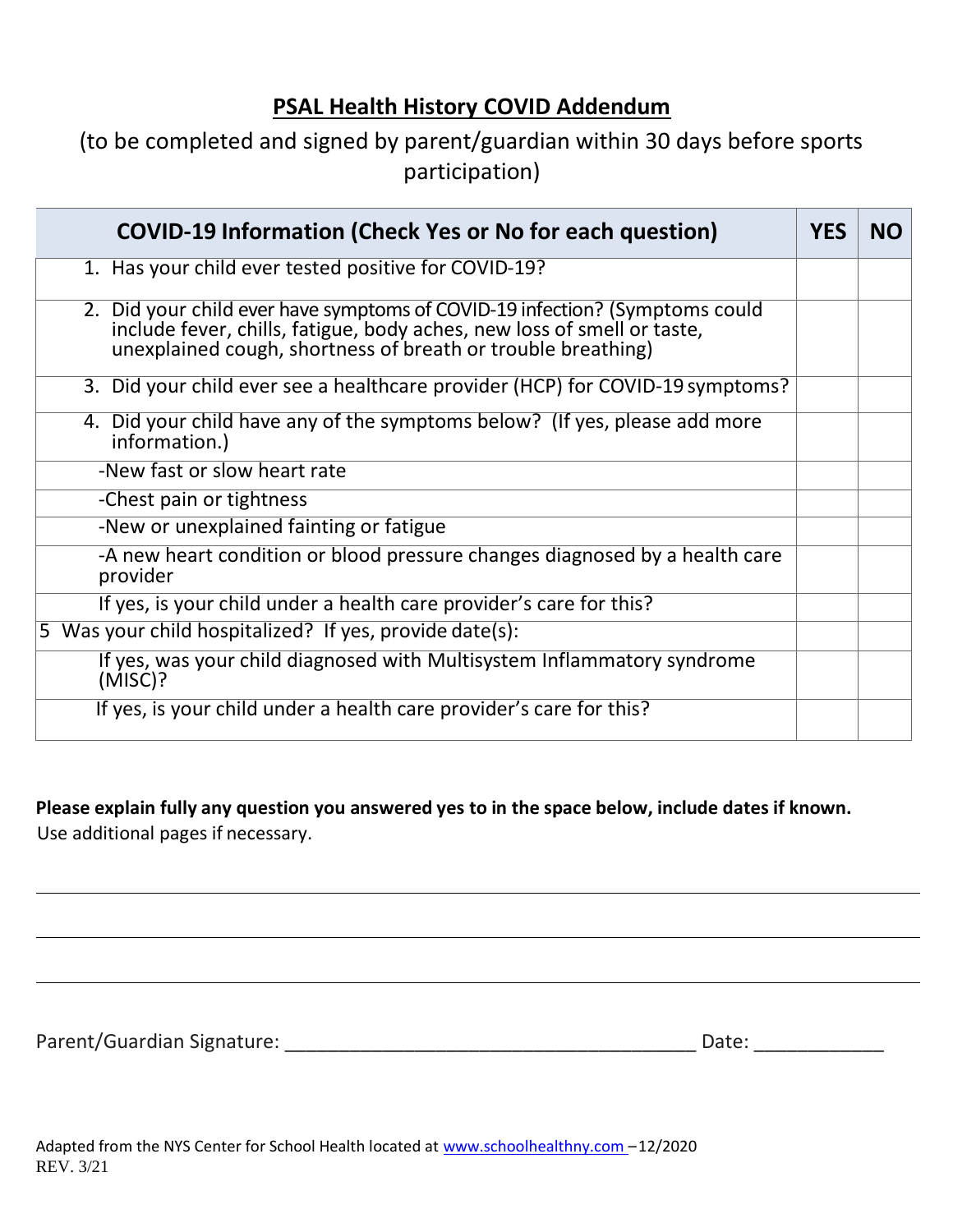

# PHYSICAL EXAMINATION FORM | Preparticipation Physical Evaluation

|                                                                                                                                                                                                                                                                                                                                                                                                                                                                                                                                                                                                                                                                                                                                                                                                                                                                                                                                                                            |                   |               |       |                          | NOTE: The medical provider should keep this form in the student's medical file. This form does not get returned to the athletic department. |                              |  |  |
|----------------------------------------------------------------------------------------------------------------------------------------------------------------------------------------------------------------------------------------------------------------------------------------------------------------------------------------------------------------------------------------------------------------------------------------------------------------------------------------------------------------------------------------------------------------------------------------------------------------------------------------------------------------------------------------------------------------------------------------------------------------------------------------------------------------------------------------------------------------------------------------------------------------------------------------------------------------------------|-------------------|---------------|-------|--------------------------|---------------------------------------------------------------------------------------------------------------------------------------------|------------------------------|--|--|
| <b>Last Name</b>                                                                                                                                                                                                                                                                                                                                                                                                                                                                                                                                                                                                                                                                                                                                                                                                                                                                                                                                                           | <b>First Name</b> | Date of Birth |       |                          |                                                                                                                                             |                              |  |  |
| School/Campus/ATSDBN                                                                                                                                                                                                                                                                                                                                                                                                                                                                                                                                                                                                                                                                                                                                                                                                                                                                                                                                                       |                   |               | Grade |                          | OSIS#                                                                                                                                       |                              |  |  |
| STUDENT'S HISTORY FORM REVIEWED BY MEDICAL PROVIDER                                                                                                                                                                                                                                                                                                                                                                                                                                                                                                                                                                                                                                                                                                                                                                                                                                                                                                                        |                   |               |       |                          | <b>YES NO</b>                                                                                                                               |                              |  |  |
| <b>PHYSICIAN REMINDER - Consider the questions below</b>                                                                                                                                                                                                                                                                                                                                                                                                                                                                                                                                                                                                                                                                                                                                                                                                                                                                                                                   |                   |               |       |                          | <b>COMMENTS</b>                                                                                                                             |                              |  |  |
| Do you feel safe at your home or residence?                                                                                                                                                                                                                                                                                                                                                                                                                                                                                                                                                                                                                                                                                                                                                                                                                                                                                                                                |                   |               |       |                          |                                                                                                                                             |                              |  |  |
| Do you feel safe at school?                                                                                                                                                                                                                                                                                                                                                                                                                                                                                                                                                                                                                                                                                                                                                                                                                                                                                                                                                |                   |               |       |                          |                                                                                                                                             |                              |  |  |
| Do you ever feel stressed out or under a lot of pressure?                                                                                                                                                                                                                                                                                                                                                                                                                                                                                                                                                                                                                                                                                                                                                                                                                                                                                                                  |                   |               |       |                          |                                                                                                                                             |                              |  |  |
| Do you ever feel sad, hopeless, depressed, or anxious?                                                                                                                                                                                                                                                                                                                                                                                                                                                                                                                                                                                                                                                                                                                                                                                                                                                                                                                     |                   |               |       |                          |                                                                                                                                             |                              |  |  |
| Have there been any changes in your weight?                                                                                                                                                                                                                                                                                                                                                                                                                                                                                                                                                                                                                                                                                                                                                                                                                                                                                                                                |                   |               |       |                          |                                                                                                                                             |                              |  |  |
|                                                                                                                                                                                                                                                                                                                                                                                                                                                                                                                                                                                                                                                                                                                                                                                                                                                                                                                                                                            |                   |               |       |                          |                                                                                                                                             |                              |  |  |
| Have you ever taken any supplements to help you gain or lose weight or improve your performance?<br>Have you ever taken anabolic steroids or used any other performance supplement?                                                                                                                                                                                                                                                                                                                                                                                                                                                                                                                                                                                                                                                                                                                                                                                        |                   |               |       |                          |                                                                                                                                             |                              |  |  |
| Have you ever tried cigarettes, alcohol, or other drugs?                                                                                                                                                                                                                                                                                                                                                                                                                                                                                                                                                                                                                                                                                                                                                                                                                                                                                                                   |                   |               |       |                          |                                                                                                                                             |                              |  |  |
| During the past 30 days, did you use cigarettes, alcohol or other drugs?                                                                                                                                                                                                                                                                                                                                                                                                                                                                                                                                                                                                                                                                                                                                                                                                                                                                                                   |                   |               |       |                          |                                                                                                                                             |                              |  |  |
| Are you sexually active?                                                                                                                                                                                                                                                                                                                                                                                                                                                                                                                                                                                                                                                                                                                                                                                                                                                                                                                                                   |                   |               |       |                          |                                                                                                                                             |                              |  |  |
| Are you using contraceptives?                                                                                                                                                                                                                                                                                                                                                                                                                                                                                                                                                                                                                                                                                                                                                                                                                                                                                                                                              |                   |               |       |                          |                                                                                                                                             |                              |  |  |
| Do you wear a seat belt?                                                                                                                                                                                                                                                                                                                                                                                                                                                                                                                                                                                                                                                                                                                                                                                                                                                                                                                                                   |                   |               |       |                          |                                                                                                                                             |                              |  |  |
| <b>EXAMINATION</b>                                                                                                                                                                                                                                                                                                                                                                                                                                                                                                                                                                                                                                                                                                                                                                                                                                                                                                                                                         |                   |               |       |                          |                                                                                                                                             |                              |  |  |
| Weight<br>Height                                                                                                                                                                                                                                                                                                                                                                                                                                                                                                                                                                                                                                                                                                                                                                                                                                                                                                                                                           |                   |               |       |                          |                                                                                                                                             |                              |  |  |
|                                                                                                                                                                                                                                                                                                                                                                                                                                                                                                                                                                                                                                                                                                                                                                                                                                                                                                                                                                            |                   |               |       |                          |                                                                                                                                             | $\Box$ Male<br>$\Box$ Female |  |  |
| <b>BP</b>                                                                                                                                                                                                                                                                                                                                                                                                                                                                                                                                                                                                                                                                                                                                                                                                                                                                                                                                                                  |                   | Pulse         |       | Vision                   | R20/                                                                                                                                        | Corrected                    |  |  |
|                                                                                                                                                                                                                                                                                                                                                                                                                                                                                                                                                                                                                                                                                                                                                                                                                                                                                                                                                                            |                   |               |       |                          | L20/                                                                                                                                        | $\Box$ Yes<br>$\Box$ No      |  |  |
| <b>MEDICAL</b>                                                                                                                                                                                                                                                                                                                                                                                                                                                                                                                                                                                                                                                                                                                                                                                                                                                                                                                                                             |                   | <b>NORMAL</b> |       |                          | <b>ABNORMAL FINDINGS</b>                                                                                                                    |                              |  |  |
| Appearance                                                                                                                                                                                                                                                                                                                                                                                                                                                                                                                                                                                                                                                                                                                                                                                                                                                                                                                                                                 |                   |               |       |                          |                                                                                                                                             |                              |  |  |
| Marfan stigmata (kyphoscoliosis, high-arched palate, pectus<br>$\bullet$                                                                                                                                                                                                                                                                                                                                                                                                                                                                                                                                                                                                                                                                                                                                                                                                                                                                                                   |                   |               |       |                          |                                                                                                                                             |                              |  |  |
| excavatum, arachnodactyly, arm span > height, hyperlaxity,                                                                                                                                                                                                                                                                                                                                                                                                                                                                                                                                                                                                                                                                                                                                                                                                                                                                                                                 |                   |               |       |                          |                                                                                                                                             |                              |  |  |
| myopia, MVP)                                                                                                                                                                                                                                                                                                                                                                                                                                                                                                                                                                                                                                                                                                                                                                                                                                                                                                                                                               |                   |               |       |                          |                                                                                                                                             |                              |  |  |
| Eyes/ears/nose/throat                                                                                                                                                                                                                                                                                                                                                                                                                                                                                                                                                                                                                                                                                                                                                                                                                                                                                                                                                      |                   |               |       |                          |                                                                                                                                             |                              |  |  |
| • Pupils equal<br>• Hearing                                                                                                                                                                                                                                                                                                                                                                                                                                                                                                                                                                                                                                                                                                                                                                                                                                                                                                                                                |                   |               |       |                          |                                                                                                                                             |                              |  |  |
| Lymph nodes                                                                                                                                                                                                                                                                                                                                                                                                                                                                                                                                                                                                                                                                                                                                                                                                                                                                                                                                                                |                   |               |       |                          |                                                                                                                                             |                              |  |  |
| Heart <sup>a</sup>                                                                                                                                                                                                                                                                                                                                                                                                                                                                                                                                                                                                                                                                                                                                                                                                                                                                                                                                                         |                   |               |       |                          |                                                                                                                                             |                              |  |  |
| Murmurs (auscultation standing, supine, +/- Valsalva)                                                                                                                                                                                                                                                                                                                                                                                                                                                                                                                                                                                                                                                                                                                                                                                                                                                                                                                      |                   |               |       |                          |                                                                                                                                             |                              |  |  |
| Location of point of maximal impulse (PMI)<br>$\bullet$                                                                                                                                                                                                                                                                                                                                                                                                                                                                                                                                                                                                                                                                                                                                                                                                                                                                                                                    |                   |               |       |                          |                                                                                                                                             |                              |  |  |
| Pulses                                                                                                                                                                                                                                                                                                                                                                                                                                                                                                                                                                                                                                                                                                                                                                                                                                                                                                                                                                     |                   |               |       |                          |                                                                                                                                             |                              |  |  |
| Simultaneous femoral and radial pulses<br>$\bullet$                                                                                                                                                                                                                                                                                                                                                                                                                                                                                                                                                                                                                                                                                                                                                                                                                                                                                                                        |                   |               |       |                          |                                                                                                                                             |                              |  |  |
| Lungs                                                                                                                                                                                                                                                                                                                                                                                                                                                                                                                                                                                                                                                                                                                                                                                                                                                                                                                                                                      |                   |               |       |                          |                                                                                                                                             |                              |  |  |
| Abdomen                                                                                                                                                                                                                                                                                                                                                                                                                                                                                                                                                                                                                                                                                                                                                                                                                                                                                                                                                                    |                   |               |       |                          |                                                                                                                                             |                              |  |  |
| Genitourinary (males only) <sup>b</sup>                                                                                                                                                                                                                                                                                                                                                                                                                                                                                                                                                                                                                                                                                                                                                                                                                                                                                                                                    |                   |               |       |                          |                                                                                                                                             |                              |  |  |
| <b>Skin</b>                                                                                                                                                                                                                                                                                                                                                                                                                                                                                                                                                                                                                                                                                                                                                                                                                                                                                                                                                                |                   |               |       |                          |                                                                                                                                             |                              |  |  |
| • HSV, lesions suggestive of MRSA, tinea corporis                                                                                                                                                                                                                                                                                                                                                                                                                                                                                                                                                                                                                                                                                                                                                                                                                                                                                                                          |                   |               |       |                          |                                                                                                                                             |                              |  |  |
| Neurologic <sup>c</sup>                                                                                                                                                                                                                                                                                                                                                                                                                                                                                                                                                                                                                                                                                                                                                                                                                                                                                                                                                    |                   |               |       |                          |                                                                                                                                             |                              |  |  |
| <b>MUSCULOSKELETAL</b>                                                                                                                                                                                                                                                                                                                                                                                                                                                                                                                                                                                                                                                                                                                                                                                                                                                                                                                                                     | <b>NORMAL</b>     |               |       | <b>ABNORMAL FINDINGS</b> |                                                                                                                                             |                              |  |  |
| <b>Neck</b>                                                                                                                                                                                                                                                                                                                                                                                                                                                                                                                                                                                                                                                                                                                                                                                                                                                                                                                                                                |                   |               |       |                          |                                                                                                                                             |                              |  |  |
| Back (including scoliosis screening)                                                                                                                                                                                                                                                                                                                                                                                                                                                                                                                                                                                                                                                                                                                                                                                                                                                                                                                                       |                   |               |       |                          |                                                                                                                                             |                              |  |  |
| Shoulder/arm                                                                                                                                                                                                                                                                                                                                                                                                                                                                                                                                                                                                                                                                                                                                                                                                                                                                                                                                                               |                   |               |       |                          |                                                                                                                                             |                              |  |  |
| Elbow/forearm                                                                                                                                                                                                                                                                                                                                                                                                                                                                                                                                                                                                                                                                                                                                                                                                                                                                                                                                                              |                   |               |       |                          |                                                                                                                                             |                              |  |  |
| Wrist/hand/fingers                                                                                                                                                                                                                                                                                                                                                                                                                                                                                                                                                                                                                                                                                                                                                                                                                                                                                                                                                         |                   |               |       |                          |                                                                                                                                             |                              |  |  |
| Hip/thigh                                                                                                                                                                                                                                                                                                                                                                                                                                                                                                                                                                                                                                                                                                                                                                                                                                                                                                                                                                  |                   |               |       |                          |                                                                                                                                             |                              |  |  |
| Knee                                                                                                                                                                                                                                                                                                                                                                                                                                                                                                                                                                                                                                                                                                                                                                                                                                                                                                                                                                       |                   |               |       |                          |                                                                                                                                             |                              |  |  |
| Leg/ankle                                                                                                                                                                                                                                                                                                                                                                                                                                                                                                                                                                                                                                                                                                                                                                                                                                                                                                                                                                  |                   |               |       |                          |                                                                                                                                             |                              |  |  |
| Foot/toes                                                                                                                                                                                                                                                                                                                                                                                                                                                                                                                                                                                                                                                                                                                                                                                                                                                                                                                                                                  |                   |               |       |                          |                                                                                                                                             |                              |  |  |
| Functional                                                                                                                                                                                                                                                                                                                                                                                                                                                                                                                                                                                                                                                                                                                                                                                                                                                                                                                                                                 |                   |               |       |                          |                                                                                                                                             |                              |  |  |
| Duck-walk, single leg hop<br>$\bullet$                                                                                                                                                                                                                                                                                                                                                                                                                                                                                                                                                                                                                                                                                                                                                                                                                                                                                                                                     |                   |               |       |                          |                                                                                                                                             |                              |  |  |
| Consider ECG, echocardiogram, and referral to cardiology for abnormal cardiac history or exam. <sup>b</sup> GU exam must be done in a private setting; the presence of a third party/chaperone is needed. It should not be<br>performed in mass participation settings. <sup>c</sup> consider cognitive evaluation or baseline neuropsychiatric testing if a history of significant concussion. I have examined the above named student and completed the<br>pre-participation physical examination. The athlete may/may not participate in the sport(s) outlined on the Recommendations for Participation in Physical Education and Sports form.<br>This form may be rescinded until the potential consequences of the health issue are explained to both the student and his/her parents, and the health issue has been resolved. All information and recommendations<br>contained herein are valid through the last day of the month for 12 months from the date below. |                   |               |       |                          |                                                                                                                                             |                              |  |  |
| Name of medical provider (print/type)                                                                                                                                                                                                                                                                                                                                                                                                                                                                                                                                                                                                                                                                                                                                                                                                                                                                                                                                      | Date              |               |       |                          | License/NPI Number                                                                                                                          |                              |  |  |
| Address                                                                                                                                                                                                                                                                                                                                                                                                                                                                                                                                                                                                                                                                                                                                                                                                                                                                                                                                                                    |                   |               |       | Phone                    |                                                                                                                                             |                              |  |  |
| Signature of Medical Provider                                                                                                                                                                                                                                                                                                                                                                                                                                                                                                                                                                                                                                                                                                                                                                                                                                                                                                                                              |                   |               |       |                          | ,MD/DO/NP/PA                                                                                                                                | STAMP HERE                   |  |  |